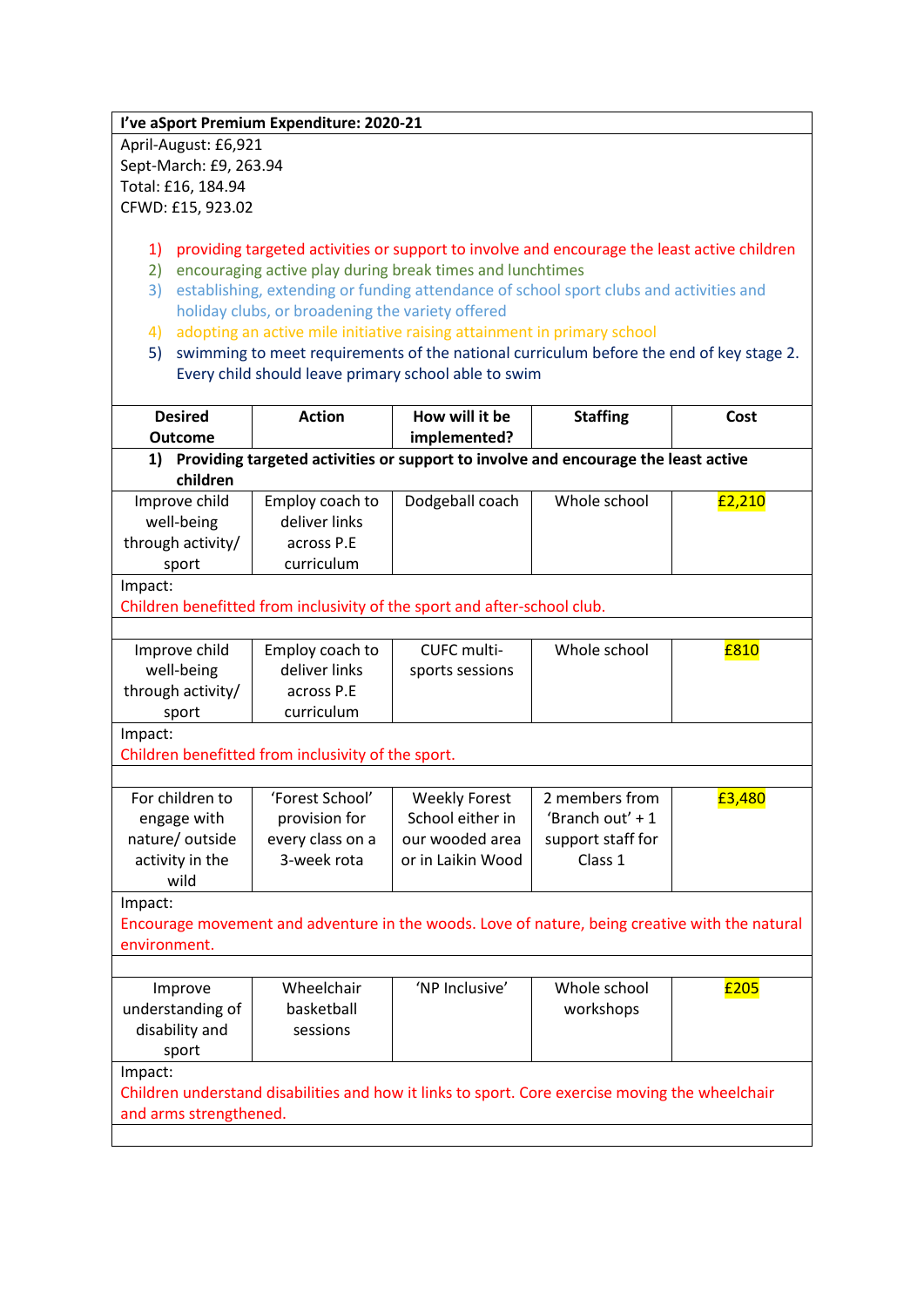| Improve                                                                                               | Various sporting                                                                                 | Attend sport     | Whole school              | £500                   |  |  |  |
|-------------------------------------------------------------------------------------------------------|--------------------------------------------------------------------------------------------------|------------------|---------------------------|------------------------|--|--|--|
| participation in                                                                                      | events to cover                                                                                  | competitions     | covered                   |                        |  |  |  |
| inter-school                                                                                          | all key stages                                                                                   |                  | throughout the            |                        |  |  |  |
| sport/helping                                                                                         |                                                                                                  | Entry fees       | year                      |                        |  |  |  |
| delivery of sport                                                                                     |                                                                                                  |                  |                           |                        |  |  |  |
| in school                                                                                             |                                                                                                  | <b>Transport</b> |                           |                        |  |  |  |
| Impact:                                                                                               |                                                                                                  |                  |                           |                        |  |  |  |
| Covid halted this.                                                                                    |                                                                                                  |                  |                           |                        |  |  |  |
|                                                                                                       |                                                                                                  |                  |                           |                        |  |  |  |
| Improve skills                                                                                        | Employ dance                                                                                     | Booked in for    | Whole school              | £45                    |  |  |  |
| and participation                                                                                     | coach.                                                                                           | one session in   |                           |                        |  |  |  |
| in dance.                                                                                             |                                                                                                  | each class.      |                           |                        |  |  |  |
| Impact:                                                                                               |                                                                                                  |                  |                           |                        |  |  |  |
|                                                                                                       | Encourage participation in a new sport, fitness and opportunity for teachers to learn techniques |                  |                           |                        |  |  |  |
| for delivery.                                                                                         |                                                                                                  |                  |                           |                        |  |  |  |
|                                                                                                       |                                                                                                  |                  |                           |                        |  |  |  |
|                                                                                                       |                                                                                                  |                  | Class 3                   |                        |  |  |  |
| Adventurous                                                                                           | Day trip to Talkin                                                                               | Booked through   |                           | £555                   |  |  |  |
| activity                                                                                              | Tarn                                                                                             | 'Independent     | Subsidised by             |                        |  |  |  |
|                                                                                                       |                                                                                                  | Adventure'       | school so all can         |                        |  |  |  |
|                                                                                                       |                                                                                                  |                  | attend                    |                        |  |  |  |
| Impact:                                                                                               |                                                                                                  |                  |                           |                        |  |  |  |
|                                                                                                       | Archery, canoeing and orienteering. Children experienced outward bounds activities which they    |                  |                           |                        |  |  |  |
|                                                                                                       | might not have come participated in before.                                                      |                  |                           |                        |  |  |  |
|                                                                                                       |                                                                                                  |                  |                           |                        |  |  |  |
| Replace and                                                                                           | <b>Buy resources</b>                                                                             | Bought after     | £198.29-football goals    |                        |  |  |  |
| update sports                                                                                         | such as:                                                                                         | audit completed  | £686.85-general equipment |                        |  |  |  |
| equipment in                                                                                          | Volleyballs,                                                                                     |                  | £149.99-shelter           |                        |  |  |  |
| school                                                                                                | tennis balls,                                                                                    |                  |                           | £60.14-netball sleeves |  |  |  |
|                                                                                                       | badminton sets/                                                                                  |                  |                           | £1004.94-Table Tennis  |  |  |  |
|                                                                                                       | nets, equipment                                                                                  |                  |                           | £1304.16-sports shed   |  |  |  |
|                                                                                                       | for EYFS.                                                                                        |                  | Total: £3,404.37          |                        |  |  |  |
| 2)                                                                                                    | Encouraging active play during break times and lunchtimes                                        |                  |                           |                        |  |  |  |
|                                                                                                       | 4) Adopting an active mile initiative raising attainment in primary school                       |                  |                           |                        |  |  |  |
|                                                                                                       |                                                                                                  |                  |                           |                        |  |  |  |
|                                                                                                       |                                                                                                  |                  |                           |                        |  |  |  |
| Children to                                                                                           | Create oval                                                                                      | Initial sub-base | Head/Support              | £4785                  |  |  |  |
| partake in 'Mile a                                                                                    | running track (all                                                                               | paid for through | group/ parents            |                        |  |  |  |
| day'                                                                                                  | weather)                                                                                         | 'Moto' donation- |                           |                        |  |  |  |
|                                                                                                       |                                                                                                  | top surface      |                           |                        |  |  |  |
|                                                                                                       |                                                                                                  |                  |                           |                        |  |  |  |
| Impact:                                                                                               |                                                                                                  |                  |                           |                        |  |  |  |
|                                                                                                       | Children can now use an area for breaks and lunchtimes that was inaccessible as the field held   |                  |                           |                        |  |  |  |
| water. Track is used in P.E lessons for athletics or for warm ups. Track used first thing to motivate |                                                                                                  |                  |                           |                        |  |  |  |
| children and get them ready for learning.                                                             |                                                                                                  |                  |                           |                        |  |  |  |
|                                                                                                       |                                                                                                  |                  |                           |                        |  |  |  |
| Swimming to meet requirements of the national curriculum before the end of key<br>5)                  |                                                                                                  |                  |                           |                        |  |  |  |
| stage Every child should leave primary school able to swim                                            |                                                                                                  |                  |                           |                        |  |  |  |
|                                                                                                       |                                                                                                  |                  |                           |                        |  |  |  |
| Improve                                                                                               | Visit 'The Pools'                                                                                | Targeted group   | 2 staff                   | £375                   |  |  |  |
| swimming                                                                                              | for top-up                                                                                       | who have         |                           |                        |  |  |  |
| standard to                                                                                           | swimming lessons                                                                                 | missed lessons   |                           |                        |  |  |  |